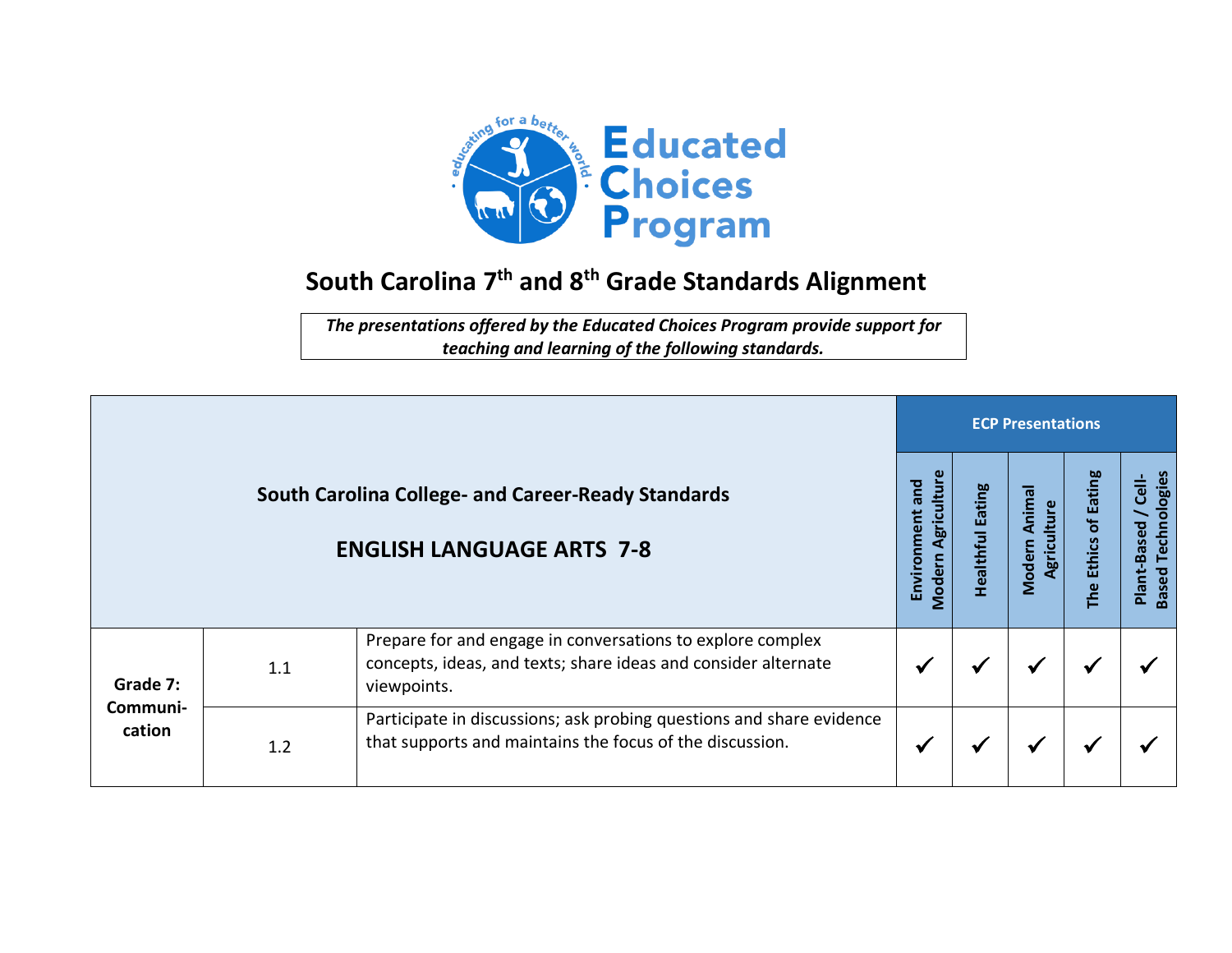| Grade 7:<br>Communi-<br>cation | 1.4 | Engage in a range of collaborative discussions about grade<br>appropriate topics; acknowledge new information expressed by<br>others and when necessary modify personal ideas.                                                                                           |  |  |  |
|--------------------------------|-----|--------------------------------------------------------------------------------------------------------------------------------------------------------------------------------------------------------------------------------------------------------------------------|--|--|--|
|                                | 1.5 | Consider new ideas and diverse perspectives of others when<br>forming opinions regarding a topic, text, or issue.                                                                                                                                                        |  |  |  |
|                                | 4.1 | Determine the effectiveness of a speaker's argument and specific<br>claims, evaluating the soundness of the reasoning and the relevance<br>and sufficiency of the evidence.                                                                                              |  |  |  |
|                                | 4.3 | Evaluate the presentation to determine how the speaker: a.<br>articulates a clear message; b. monitors audience awareness; c.<br>addresses possible misconceptions or objections; d. chooses<br>appropriate media; and e. uses an appropriate style for the<br>audience. |  |  |  |
| Grade 8:<br>Communi-<br>cation | 1.1 | Prepare for and engage in conversations to explore complex ideas,<br>concepts, and texts; build coherent lines of thinking.                                                                                                                                              |  |  |  |
|                                | 1.2 | Participate in discussions; share evidence that supports the topic,<br>text, or issue; connect the ideas of several speakers and respond<br>with relevant ideas, evidence, and observations.                                                                             |  |  |  |
|                                | 1.4 | Engage in a range of collaborative discussions about grade<br>appropriate topics; acknowledge new information expressed by<br>others and when necessary modify personal ideas.                                                                                           |  |  |  |
|                                | 1.5 | Consider new ideas and diverse perspectives of others when<br>forming opinions; qualify or justify views based on evidence<br>presented regarding a topic, text, or issue.                                                                                               |  |  |  |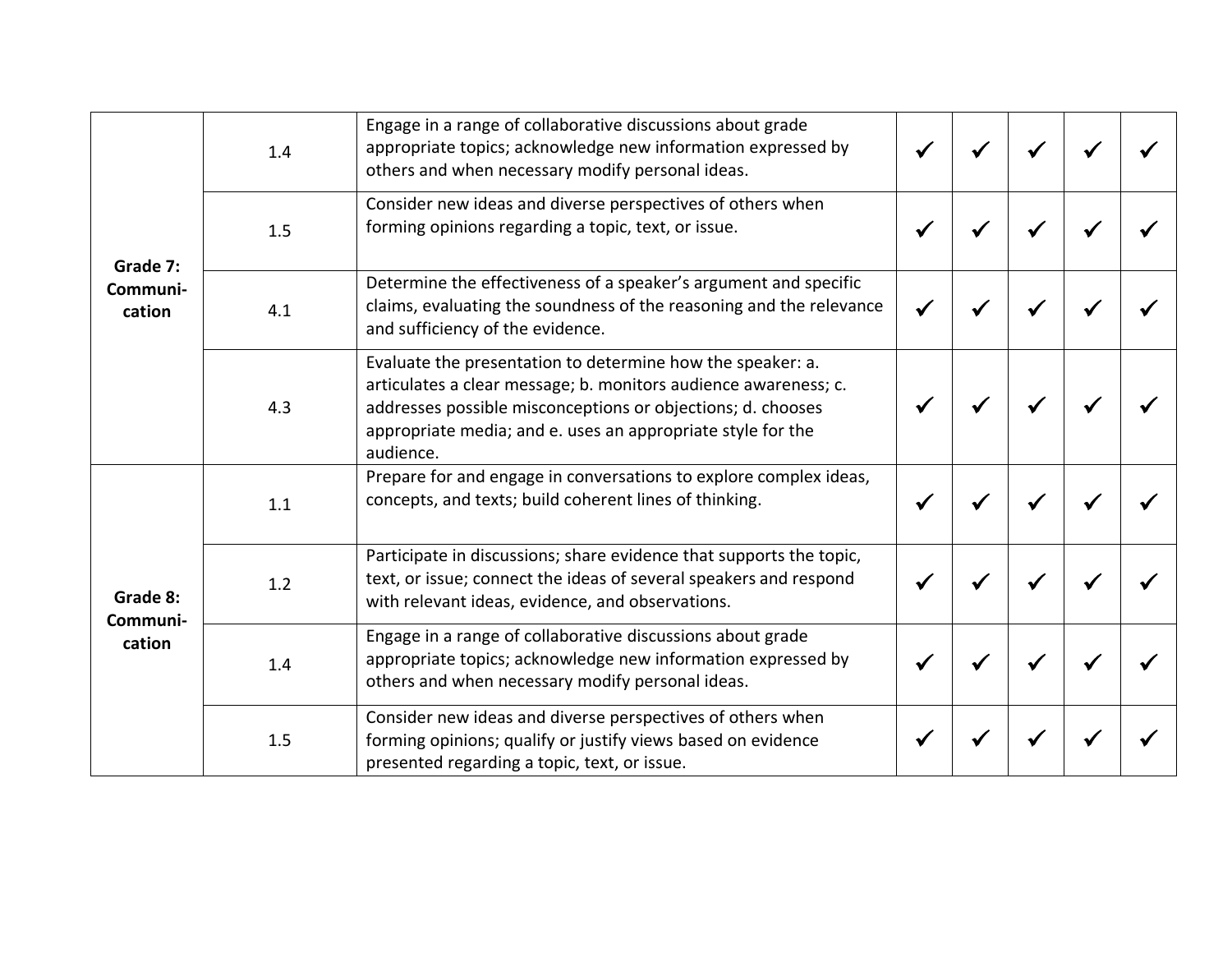| Grade 8:           | 4.1 | Determine the effectiveness of a speaker's argument and specific<br>claims, evaluating the soundness of the reasoning and relevance and<br>sufficiency of the evidence and identifying when irrelevant evidence<br>is introduced.                                        |  |  |  |
|--------------------|-----|--------------------------------------------------------------------------------------------------------------------------------------------------------------------------------------------------------------------------------------------------------------------------|--|--|--|
| Communi-<br>cation | 4.3 | Evaluate the presentation to determine how the speaker: a.<br>articulates a clear message; b. monitors audience awareness; c.<br>addresses possible misconceptions or objections; d. chooses<br>appropriate media; and e. uses an appropriate style for the<br>audience. |  |  |  |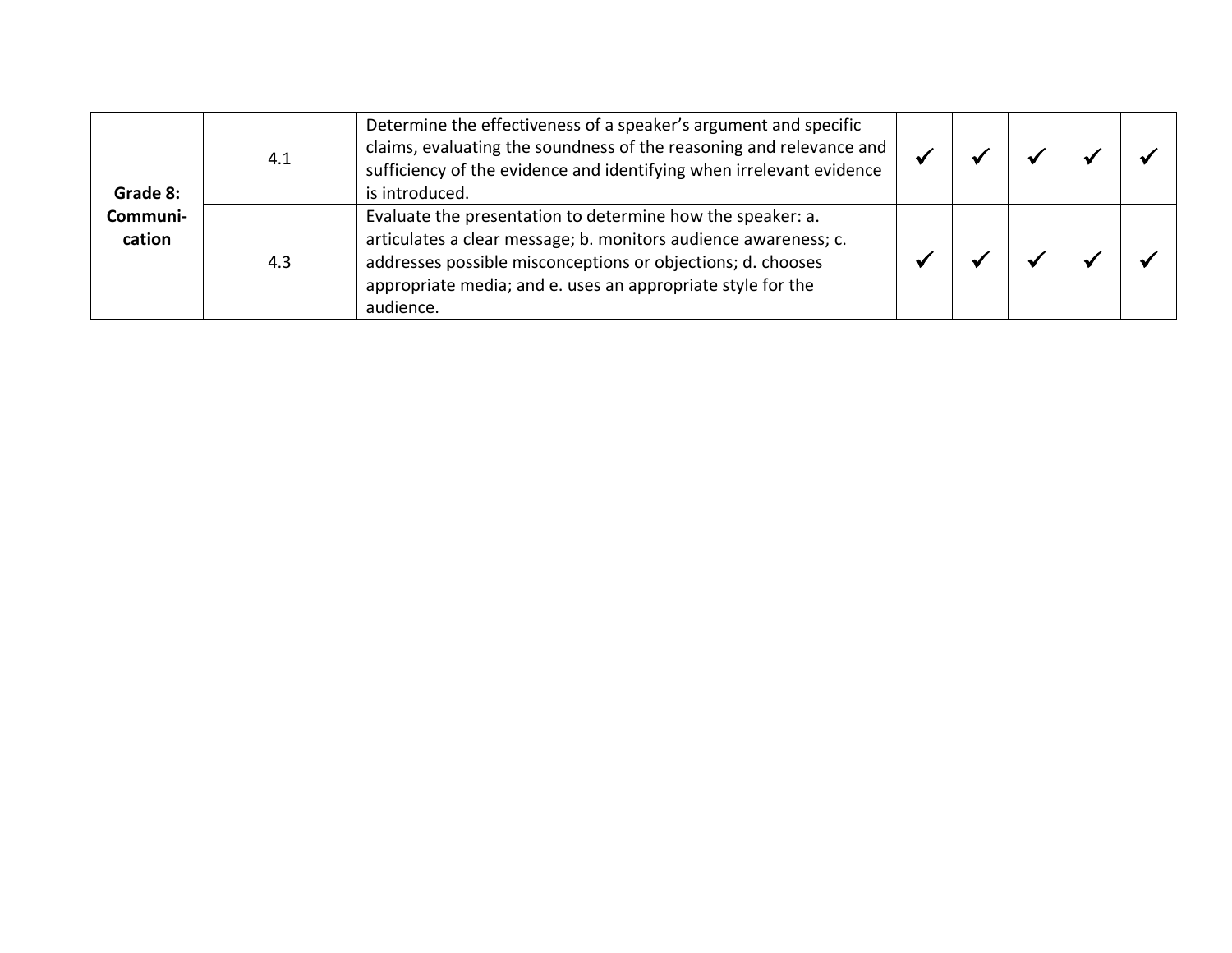|                                                  |             |                                                                                                                | <b>ECP Presentations</b>              |                         |                              |                      |                                          |
|--------------------------------------------------|-------------|----------------------------------------------------------------------------------------------------------------|---------------------------------------|-------------------------|------------------------------|----------------------|------------------------------------------|
|                                                  |             | <b>South Carolina Academic Standards</b><br><b>HEALTH AND SAFETY EDUCATION 7-8</b>                             | Modern Agriculture<br>Environment and | <b>Healthful Eating</b> | Modern Animal<br>Agriculture | The Ethics of Eating | Plant-Based / Cell-Based<br>Technologies |
| Grade 7:<br><b>Health</b><br>Promotion           | $N-7.1.2$   | Analyze the benefits of healthy eating in relation to disease prevention.                                      |                                       | $\checkmark$            |                              | $\checkmark$         |                                          |
| Grade 7:<br><b>Influence</b>                     | $P - 7.2.1$ | Explain ways that personal perceptions of social norms influence<br>healthy and unhealthy behaviors.           | $\checkmark$                          | √                       | √                            |                      |                                          |
|                                                  | $P - 7.2.2$ | Analyze ways that environmental conditions affect personal and<br>community health.                            | $\checkmark$                          | $\checkmark$            |                              | $\checkmark$         |                                          |
|                                                  | $N-7.2.1$   | Analyze ways that culture and the media influence an individual's food<br>choices and physical activity.       | $\checkmark$                          | ✔                       | ✔                            |                      |                                          |
| Grade 7:<br><b>Goal-Setting</b><br><b>Skills</b> | $N-7.6.1$   | Set a goal to achieve a balanced diet.                                                                         |                                       | $\checkmark$            |                              | ✔                    |                                          |
| Grade 7:<br><b>Advocate</b>                      | $N-7.8.1$   | Demonstrate ways to advocate the benefits of choosing healthy foods<br>and increasing one's physical activity. |                                       | $\checkmark$            |                              | ✔                    |                                          |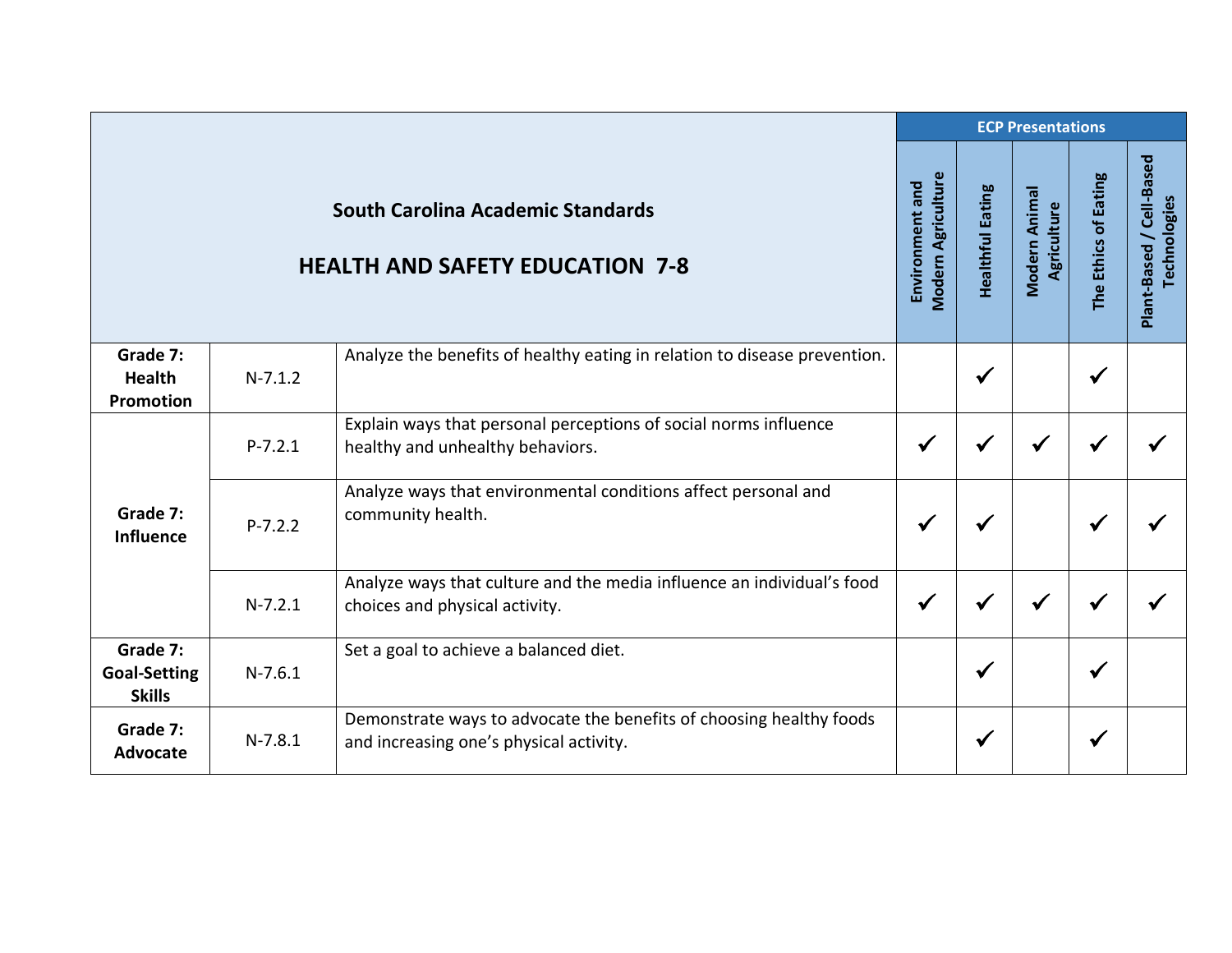| Grade 8:<br><b>Health</b><br><b>Promotion</b>                     | $P - 8.1.2$ | Discuss how heredity, lifestyle, behaviors, environment, and medical<br>care influence an individual's health.                       |              | $\checkmark$            |   | √ |  |
|-------------------------------------------------------------------|-------------|--------------------------------------------------------------------------------------------------------------------------------------|--------------|-------------------------|---|---|--|
| Grade 8:<br><b>Influence</b>                                      | $P-8.2.1$   | Discuss the ways that social norms influence healthy and unhealthy<br>decisions and behaviors.                                       | $\checkmark$ | ₩                       | ✔ |   |  |
| Grade 8:<br>Interpersonal<br>Communi-<br>cation Skills            | $N-8.4.1$   | Explain to others the importance of variety and moderation in food<br>selection and consumption.                                     |              | $\checkmark$            |   | ✔ |  |
| Grade 8:<br><b>Goal-Setting</b><br><b>Skills</b>                  | $N-8.6.1$   | Set a personal goal to achieve a healthy diet, monitor the progress of<br>that goal, and make the necessary adjustments to reach it. |              | √                       |   | ₩ |  |
| Grade 8:<br><b>Health</b><br><b>Enhancing</b><br><b>Behaviors</b> | $N-8.7.1$   | Discuss the importance of assuming personal responsibility for healthy<br>eating and physical activity.                              |              | $\checkmark$            |   | ✔ |  |
| Grade 8:<br>Advocate                                              | $P-8.8.2$   | Demonstrate ways to advocate for a healthy environment.                                                                              | ₩            | $\overline{\mathbf{v}}$ |   |   |  |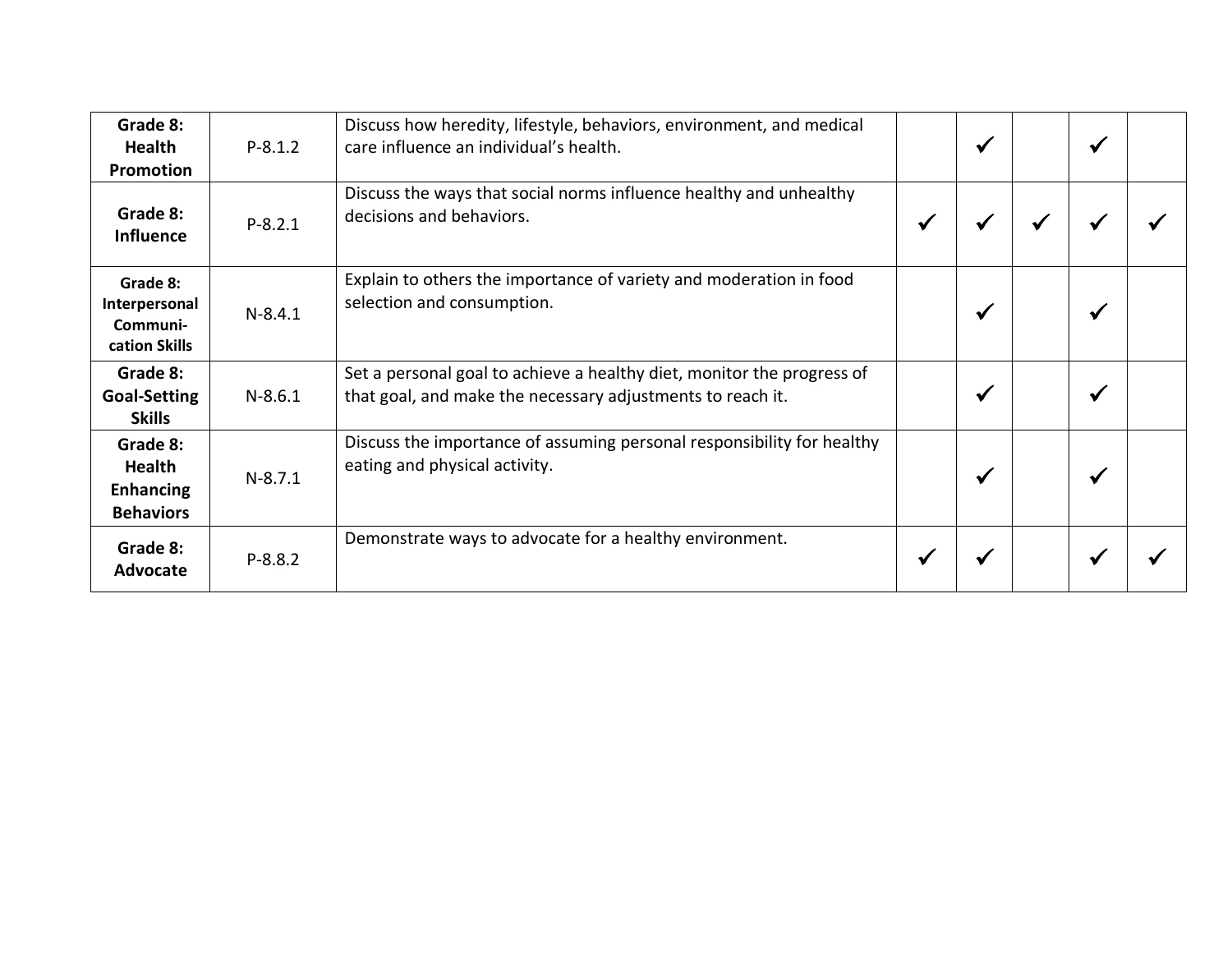|                                                                          |           |                                                                                                                                                                                                                            |              | <b>ECP Presentations</b> |                              |                      |                                                  |  |  |  |  |
|--------------------------------------------------------------------------|-----------|----------------------------------------------------------------------------------------------------------------------------------------------------------------------------------------------------------------------------|--------------|--------------------------|------------------------------|----------------------|--------------------------------------------------|--|--|--|--|
| <b>South Carolina Academic Standards</b><br><b>SCIENCE 7-8</b>           |           |                                                                                                                                                                                                                            |              | <b>Healthful Eating</b>  | Modern Animal<br>Agriculture | The Ethics of Eating | <b>Based Technologies</b><br>Plant-Based / Cell- |  |  |  |  |
| Grade 7:<br><b>Science and</b><br><b>Engineering</b><br><b>Practices</b> | 7.S.1A.7  | Construct and analyze scientific arguments to support claims,<br>explanations, or designs using evidence from observations, data, or<br>informational texts.                                                               | $\checkmark$ |                          | ✔                            |                      |                                                  |  |  |  |  |
| Grade 7:<br><b>Ecology</b>                                               | 7.EC.5A.3 | Analyze and interpret data to predict changes in the number of<br>organisms within a population when certain changes occur to the<br>physical environment (such as changes due to natural hazards or<br>limiting factors). | ✔            |                          |                              | √                    |                                                  |  |  |  |  |
| Grade 8:<br><b>Science and</b><br><b>Engineering</b><br><b>Practices</b> | 8.S.1A.7  | Construct and analyze scientific arguments to support claims,<br>explanations, or designs using evidence from observations, data, or<br>informational texts.                                                               | $\checkmark$ | ✔                        | ✔                            |                      |                                                  |  |  |  |  |
| Grade 8:<br>Earth<br><b>Science</b>                                      | 8.E.6B.2  | Obtain and communicate information to support claims that natural<br>and human-made factors can contribute to the extinction of species.                                                                                   | $\checkmark$ |                          |                              |                      |                                                  |  |  |  |  |